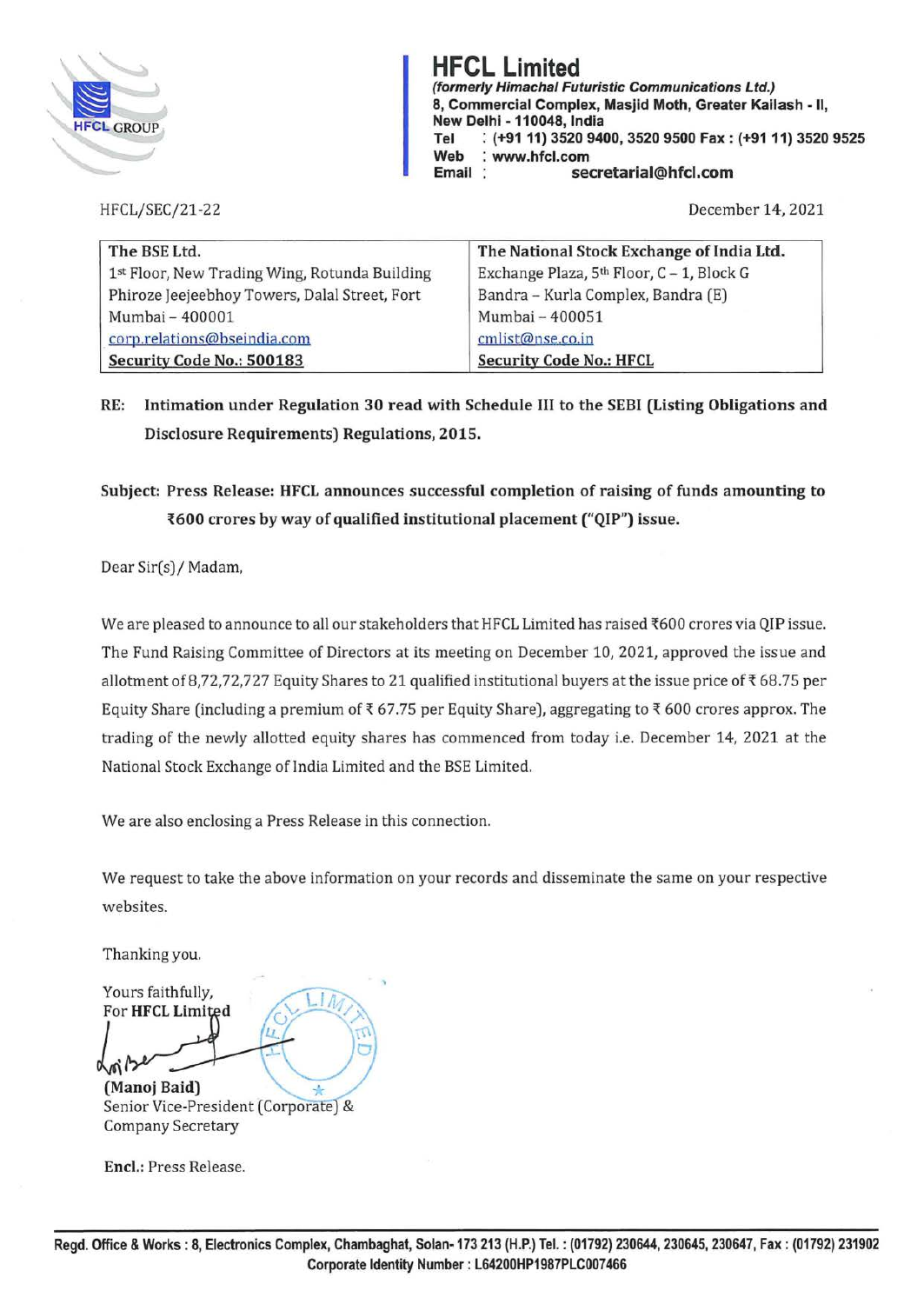

**Press Release** 

**For Immediate Release** 

## HFCL announces successful completion of raising of funds amounting to  $\bar{x}$  600 crores by way of **qualified institutional placement ("QIP") issue**

**New Delhi, December 14, 2021-** HFCL Limited (HFCL), a leading innovation led telecom enterprise has raised ₹600 crores via QIP issue. The QIP has shown an overwhelming response from the Institutional investors like Reliance Ventures, Quant Mutual Fund, IIFL Wealth, Elara India, Discovery, Segantii, Millennium amongst others who participated in the fund raise program of the Company.

The QIP proceeds shall be predominantly utilized towards funding of capital expenditure requirements for setting up of new manufacturing facilities, capacity expansions and expenditure on R&D and product development.

Earlier, the Board of Directors of the Company at its meeting held on September 03, 2021 had passed an enabling resolution to raise funds by way of private placement or preferential issue or public issue or rights issue or qualified institutional placement or through any other permissible mode and/or combination thereof, which was also approved by the shareholders in their  $34<sup>th</sup>$  annual general meeting held on September 30, 2021.

The Fund Raising Committee of the Board of Directors of the Company decided to raise funds through QIP and the Issue was opened on December 06, 2021 and was closed on December 09, 2021.

The Fund Raising Committee of Directors at its meeting on December 10, 2021, approved the issue and allotment of 8,72,72,727 Equity Shares of  $\bar{x}$  1 each to 21 qualified institutional buyers at the issue price of  $\bar{\tau}$  68.75 per Equity Share (including a premium of  $\bar{\tau}$  67.75 per Equity Share), aggregating to <sup>~</sup>600 crores. The trading of the newly allotted equity shares will commence from today i.e. December 14, 2021 at the National Stock Exchange of India Limited and BSE Limited .

Commenting on closure of QIP issue, **Mr. Mahendra Nahata, Managing Director, HFCL said,** *"HFCL has successfully raised* '{600 *crores via QIP and I am thankful to all the investors for their overwhelming support and faith posed in HFCL's long term growth strategy. This capital raise will help in accelerating Company's plan* for setting up of new manufacturing facilities, *capacity expansions, R&D initiatives and new product development. With the establishment of new plant for manufacturing of telecom products and the capacity expansion of Optical Fibre, Optical Fibre Cable while also augmenting our Goa and Chennai plants, recent strengthening of the global leadership team and our new investments in product development, HFCL is geared up to capitalise on the upcoming growth opportunity in the decade of digital transformation that we are seeing across industry verticals. With the capacity expansion, the Company would reap rich dividends in form of revenue, market share and profitability gains. The PL/ scheme announced by the Government, creation of SG network, expansion of BharatNet Programme, rapidly growing fiber to the home segment and additional spectrum allocation to the*